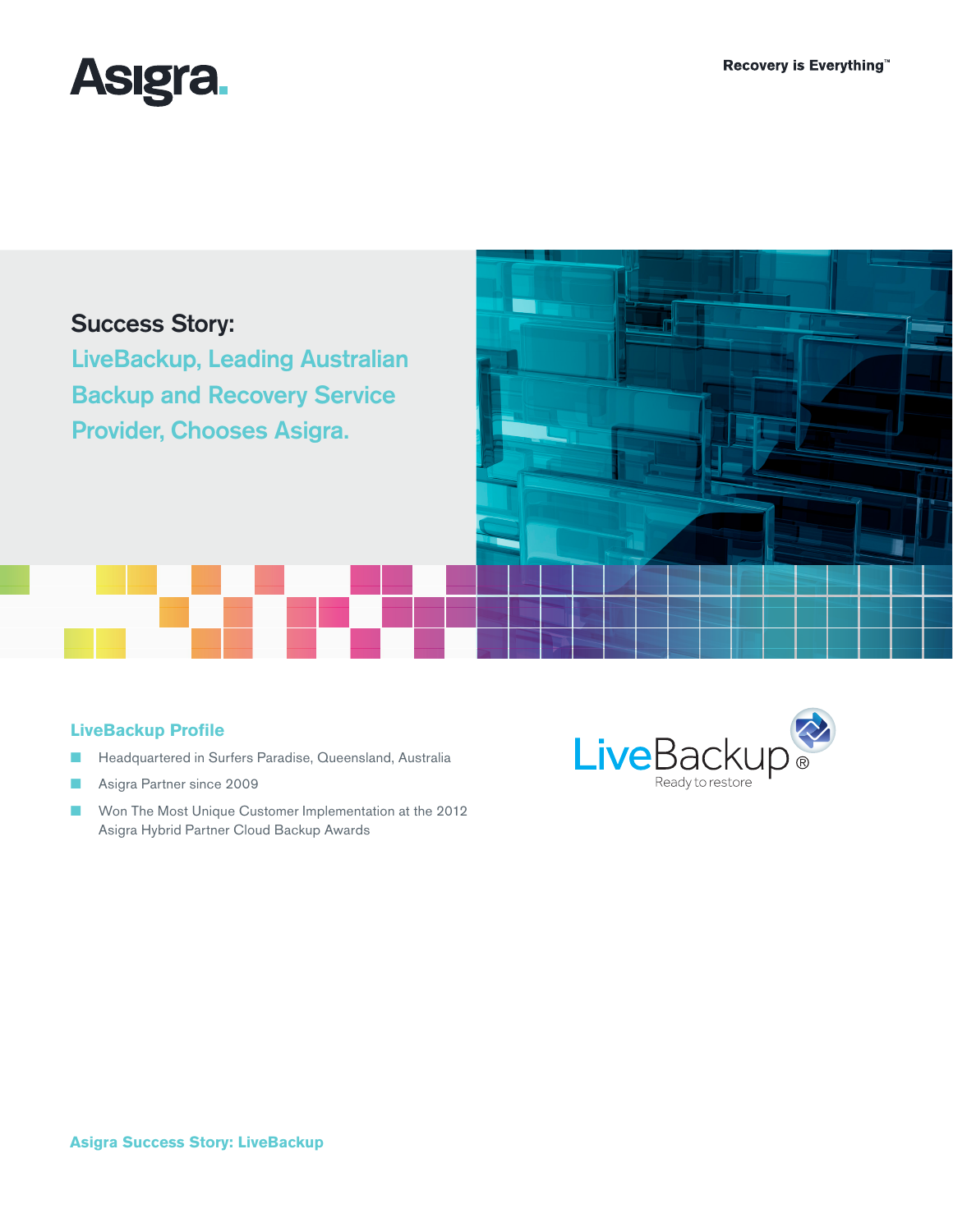

### **Customer Focused**

Launched after years of research and development, LiveBackup has added over five terabytes of protected data each month over the last two years, reaching a recent milestone of having 150 terabytes of protected customer data. LiveBackup focuses on their customers, providing fast and efficient customer support while maintaining solid relationships with clients, reseller and wholesale partners.

"One of the greatest benefits for our clients is to be able to capture all of their data into a single instance via the LiveBackup solution, powered by Asigra."

**Peter Thompson, Managing Director of LiveBackup**

### **A Solution That Exceeds Expectations**

"We performed extensive testing over several years on a variety of backup solutions and found the software that best met our needs was the Asigra platform," said Peter Thompson, Managing Director of LiveBackup. "Coming from a systems integration background, we understood the importance of customer data and no other platform made us feel as comfortable as Asigra software."

A feature that only Asigra offers is NIST approved FIPS 140-2 certification, the most current security requirement for cryptographic modules, or encryption. Asigra is the only agentless cloud backup software to have received this certification. Asigra also offers encryption options that range from DES 56-bit with an 8-character key to AES 256-bit with a 32-character key. All of these measures mean that Asigra Cloud Backup™ keeps client data safe and protected.

#### **Automatic and Seamless Backup**

"Overall, the feedback from our clients has been excellent," said Thompson. "Our clients have an enterprise-grade backup solution for managing their data backups that they previously didn't have. The automated off-site backup service provided by LiveBackup, powered by Asigra, has provided our customers with an

automatic and seamless backup solution that eliminates the pains inherent with tape based solutions."

As an agentless solution, Asigra is able to be installed on a single machine and reach out over the network to backup file systems, operating systems – everything that needs to be backed up. This leads to significant improvements in efficiency and productivity.

"One of the greatest benefits for our clients is to be able to capture all of their data into a single instance via the LiveBackup solution, powered by Asigra," said Thompson. "Whether their data is located on file servers, web servers or mobile devices, the data can all be backed up and restored."

#### **Gaining New Insights Through Collaboration**

As a member of the Asigra Partner Ecosystem, LiveBackup has access to one the most technologically progressive networks in the world. "We have some friendly relationships with other Asigra partners, and we work together to solve technical challenges for our customers," said Thompson.

A resource that LiveBackup finds useful in communicating with partners is the Asigra Cloud Backup Partner Summit, held every year. "It is always great to share experiences with other partners and to gain new insights into the product roadmap. It is also a great opportunity to meet with other like-minded individuals," said Thompson.

"We treat relationships very seriously and we expect to be in business with Asigra for a very long time."

#### **Peter Thompson, Managing Director of LiveBackup**

#### **A Serious, Long-Term Relationship**

As LiveBackup continues to grow, Asigra Cloud Backup will play a central role in the company's success. "We treat relationships very seriously and we expect to be in business with Asigra for a very long time," said Thompson. "We hope to grow as Asigra grows and to contribute ideas and add value whenever possible. We have a relationship with the founders of Asigra and other senior members and expect that to only develop more fruitfully over time."

Asigra is more than just a software provider. Asigra has formed a partnership with LiveBackup that aligns business models from a marketing, sales and technological perspective. In addition to